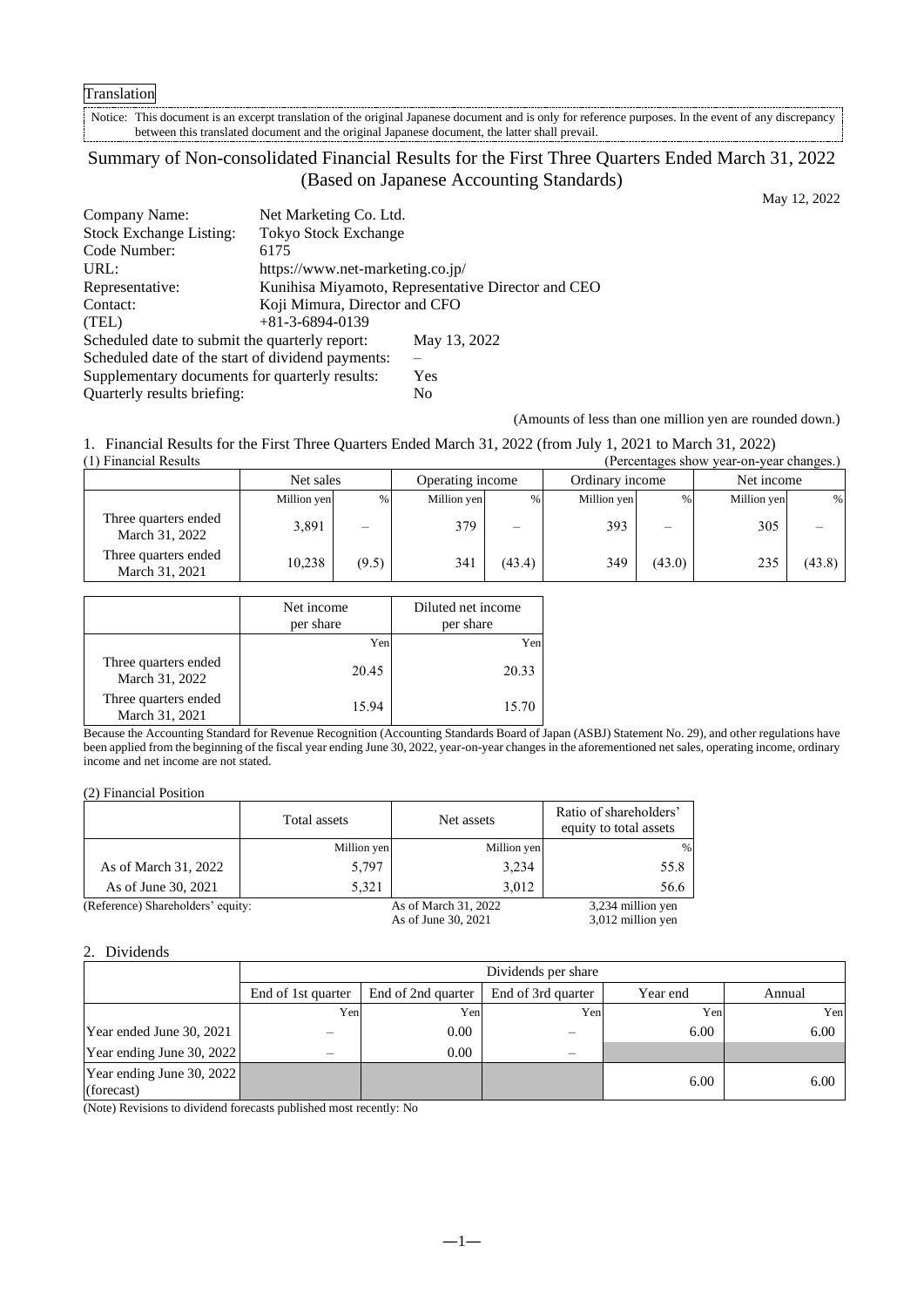## 3. Financial Results Forecasts for the Fiscal Year Ending June 30, 2022 (from July 1, 2021 to June 30, 2022)

| (Percentages show year-on-year changes.) |             |               |                  |      |                 |      |             |      |                         |
|------------------------------------------|-------------|---------------|------------------|------|-----------------|------|-------------|------|-------------------------|
|                                          | Net sales   |               | Operating income |      | Ordinary income |      | Net income  |      | Net income<br>per share |
|                                          | Million yen | $\frac{0}{0}$ | Million ven      | $\%$ | Million yen     | $\%$ | Million yen | $\%$ | Yen                     |
| Year ending June 30, 2022                | 5,785       |               | 500              | -    | 500             | -    | 375         |      | 25.11                   |

(Note) Revisions to results forecasts published most recently: No

Because the Accounting Standard for Revenue Recognition (Accounting Standards Board of Japan (ASBJ) Statement No. 29), and other regulations have been applied from the beginning of the fiscal year ending June 30, 2022, the financial results forecasts above reflect the application of the Accounting Standard and other regulations. Therefore, year-on-year changes are not stated.

\* NOTE

(1) Application of Particular Accounting Treatment Concerning Preparation of Quarterly Financial Statements: None

(2) Changes in Accounting Principles, Changes in Accounting Estimates, and Retrospective Restatements

(i) Changes in accounting principles accompanying the amendment of accounting standards: Yes

(ii) Changes other than those in (i) above: None

(iii) Changes in accounting estimates: None

(iv) Retrospective restatements: None

(3) Number of Shares Issued (Common shares)

| Number of shares issued at the end of the period (including treasury stock) |                   |  |  |  |
|-----------------------------------------------------------------------------|-------------------|--|--|--|
| As of March 31, 2022:                                                       | 14,954,200 shares |  |  |  |
| As of June 30, 2021:                                                        | 14,938,400 shares |  |  |  |
| (ii) Number of treasury stock at the end of the period                      |                   |  |  |  |
| As of March 31, 2022:                                                       | 188 shares        |  |  |  |
| As of June 30, 2021:                                                        | 188 shares        |  |  |  |
| (iii) Average number of shares issued during the period                     |                   |  |  |  |
| First three quarters ended March 31, 2022:                                  | 14,942,967 shares |  |  |  |
| First three quarters ended March 31, 2021:                                  | 14,797,612 shares |  |  |  |

\* The summaries of financial results are positioned outside the scope of a quarterly review by certified public accountants and audit firm.

\* Explanations Regarding the Appropriate Use of Financial Results Forecasts and Other Items Worthy of Special Mention <Precautions for Forward-Looking Statements>

Forward-looking statements in this summary, such as financial results forecasts, are based on information available to the Company at present and certain assumptions the Company judges to be rational. Those descriptions do not mean that the Company promises their achievement. Actual financial results and the like may also differ significantly from those descriptions depending on various factors.

<Method for Obtaining Quarterly Supplementary Materials for Explaining Financial Results>

The Company will publish quarterly supplementary materials for explaining the financial results through the Company Announcements Disclosure Service of the Tokyo Stock Exchange and on its official website on Thursday, May 12, 2022.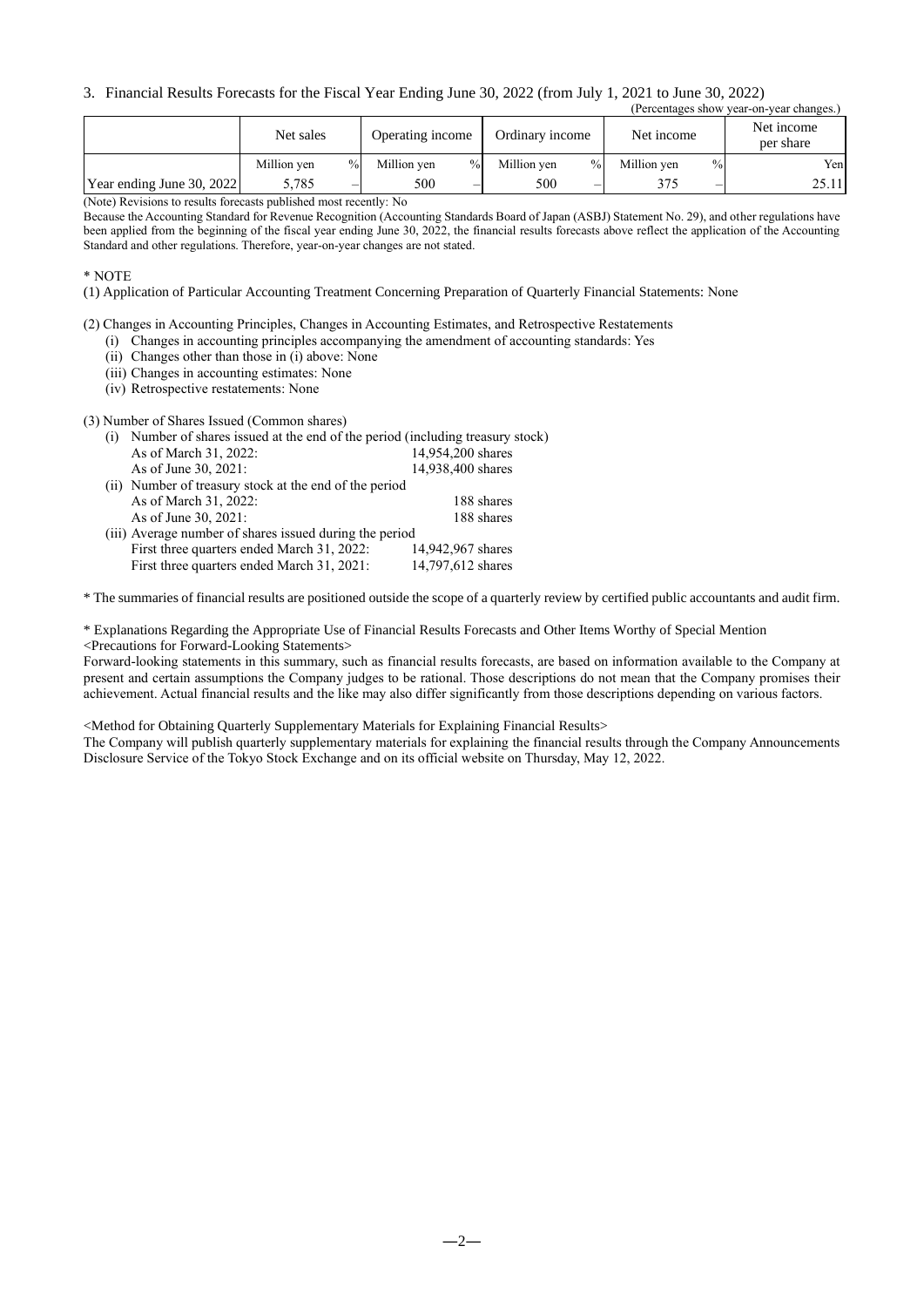## **Quarterly Financial Statements**

(1) Quarterly Balance Sheets

|                                  |                                               | (Unit: Thousand yen)                                                              |
|----------------------------------|-----------------------------------------------|-----------------------------------------------------------------------------------|
|                                  | Previous fiscal year<br>(As of June 30, 2021) | End of third quarter of the<br>fiscal year under review<br>(As of March 31, 2022) |
| Assets                           |                                               |                                                                                   |
| Current assets                   |                                               |                                                                                   |
| Cash and deposits                | 3,365,770                                     | 3,987,366                                                                         |
| Accounts receivable - trade      | 1,297,360                                     | 1,166,673                                                                         |
| Other                            | 145,959                                       | 145,568                                                                           |
| Allowance for doubtful accounts  | (10)                                          | (9)                                                                               |
| Total current assets             | 4,809,080                                     | 5,299,598                                                                         |
| Non-current assets               |                                               |                                                                                   |
| Property, plant and equipment    | 99,453                                        | 90,266                                                                            |
| Intangible assets                | 113,808                                       | 114,774                                                                           |
| Investments and other assets     | 299,548                                       | 293,348                                                                           |
| Total non-current assets         | 512,810                                       | 498,389                                                                           |
| <b>Total</b> assets              | 5,321,891                                     | 5,797,988                                                                         |
| Liabilities                      |                                               |                                                                                   |
| <b>Current liabilities</b>       |                                               |                                                                                   |
| Accounts payable - trade         | 1,560,138                                     | 1,826,918                                                                         |
| Income taxes payable             | 32,759                                        | 76,901                                                                            |
| Other                            | 716,006                                       | 659,893                                                                           |
| Total current liabilities        | 2,308,904                                     | 2,563,714                                                                         |
| <b>Total liabilities</b>         | 2,308,904                                     | 2,563,714                                                                         |
| Net assets                       |                                               |                                                                                   |
| Shareholders' equity             |                                               |                                                                                   |
| Capital stock                    | 414,539                                       | 417,221                                                                           |
| Capital surplus                  | 404,539                                       | 407,221                                                                           |
| Retained earnings                | 2,194,043                                     | 2,409,966                                                                         |
| Treasury shares                  | (135)                                         | (135)                                                                             |
| Total shareholders' equity       | 3,012,986                                     | 3,234,274                                                                         |
| Total net assets                 | 3,012,986                                     | 3,234,274                                                                         |
| Total liabilities and net assets | 5,321,891                                     | 5,797,988                                                                         |